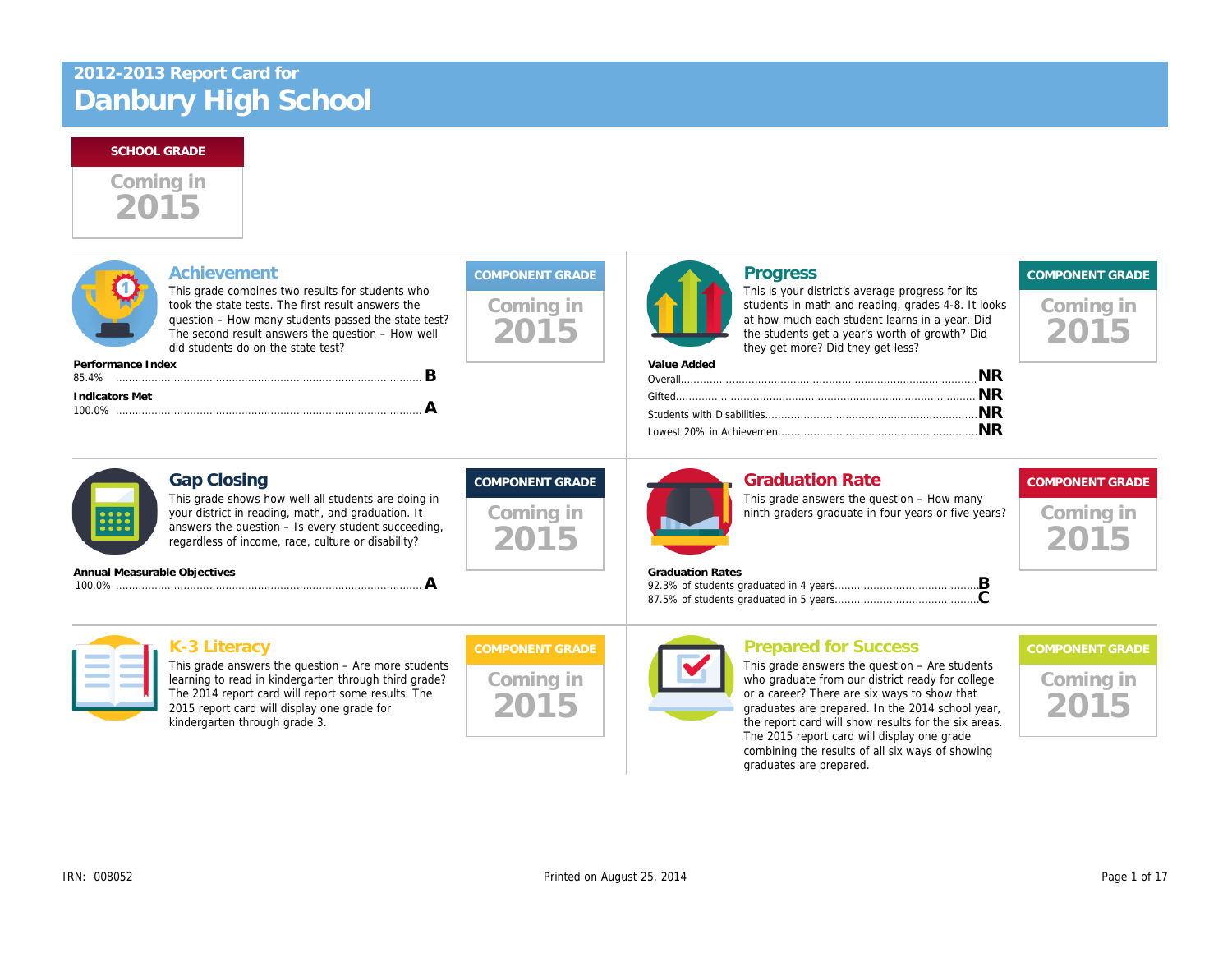### Achievement

This grade combines two results for students who took the state tests. The first result answers the question – How many students passed the state test? The second result answers the students passed the state test? The second result answers the<br>question – How well did students do on the state test? Coming in



#### Performance Index

B

The Performance Index measures the test results of every student, not just those who score proficient or higher. There are six levels on the index and districts receive points for every student in each of these levels. The higher the achievement level the more the points awarded in the district's index. This rewards schools and districts for improving performance.

Performance Index Trend

#### Performance Index

| Achievement<br>Level | Pct of<br>Students |   | Points for<br>this Level |     | Points<br>Received |
|----------------------|--------------------|---|--------------------------|-----|--------------------|
| <b>Advanced Plus</b> | 0.0                | x | 1.3                      | =   | 0.0                |
| Advanced             | 30.8               | x | 1.2                      | =   | 36.9               |
| Accelerated          | 24.2               | x | 1.1                      | =   | 26.7               |
| Proficient           | 32.3               | x | 1.0                      | =   | 32.3               |
| Basic                | 9.2                | x | 0.6                      | =   | 5.5                |
| Limited              | 3.5                | x | 0.3                      | $=$ | 1.0                |
| Untested             | 0.0                | x | 0.0                      | =   | 0.0                |
|                      |                    |   |                          |     | 102.5              |

85.4% 102.5 of a possible 120.0

|       | $A = 90.0 - 100.0\%$ |
|-------|----------------------|
| $B =$ | $80.0 - 89.9%$       |
| $C =$ | 70.0 - 79.9%         |
| D=    | $50.0 - 69.9%$       |
| F =   | $0.0 - 49.9%$        |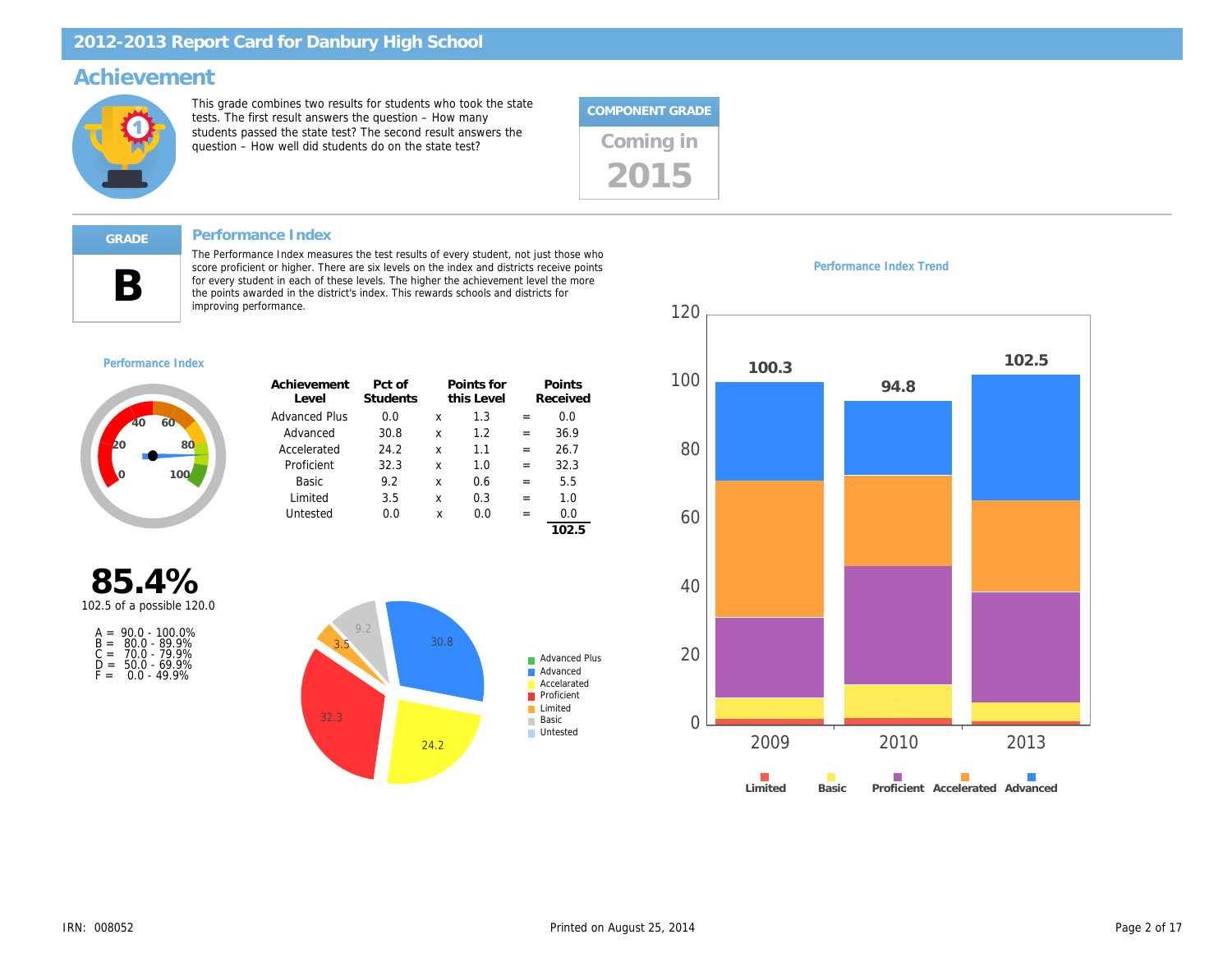#### Indicators Met

 $\boldsymbol{\mathsf{A}}$ 

Indicators Met measures how many students have passed the state tests at a minimum level, called proficient, or higher. Test results are reported for each student in a grade and subject. At least 75 percent of students must pass to get credit for the indicator. Starting in the 2013-14 school year, a district or school needs to have 80 percent of their students pass at a minimum level or higher in order to "meet" an indicator.

Indicators Met %

100.0% 10.0 out of 10.0

A = 90.0 - 100.0% B =<br>C =<br>D =<br>F = 80.0 - 89.9% 70.0 - 79.9% 50.0 - 69.9% 0.0 - 49.9%

Grades 3-5 Graduation Communication Communication Communication Communication Test of Communication Test of Co

This school do showg. luul ( toot ro $\epsilon$ Reading 4th, or 5th grade to display This school does not have d+ enough test results in 3rd, this table.

This school do 9.10ag וטטו י toot ro $\epsilon$  $\ddotsc$ 7th, or 8th grade to display NC NC This school does not have  $H<sub>c</sub>$  in enough test results in 6th, this table.

OGT, 10th 0

OGT, 11th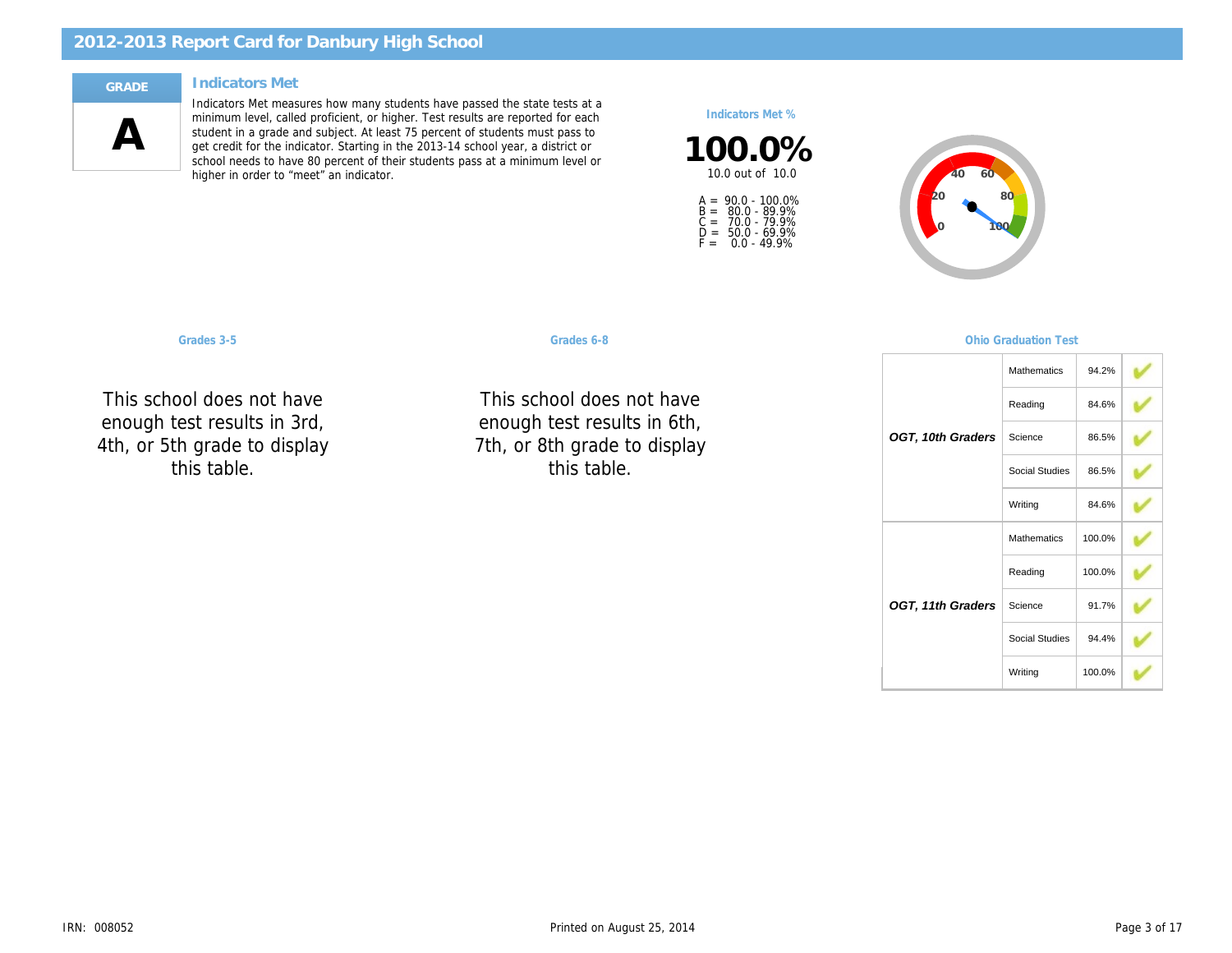## Proficiency Percent Comparison by Grade **Proficient Percent Trend By Grade** Proficient Percent Trend

10th Grade OGT 10th Grade OGT 2012 10th Grade OG

11th Grade Cumulative OGT 11th Grade Cumulative OGT 11th Grade Cumulative OGT 11th Grade Cumulative OGT 11th Grade Cumulative OGT 11th Grade Cumulative OGT 11th Grade Cumulative OGT 11th Grade Cumulative OGT 11th Grade Cum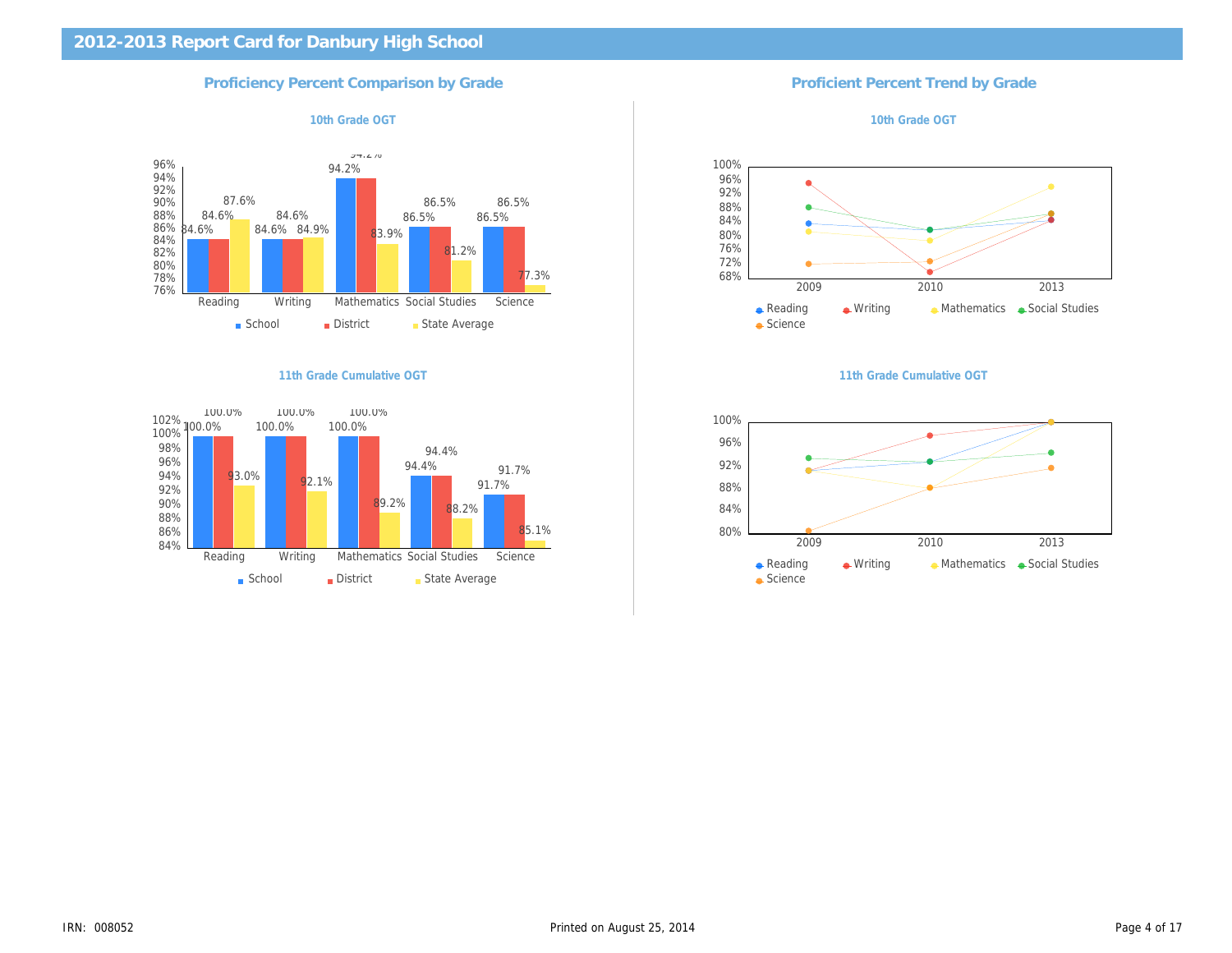# Gifted Students

The Gifted Students data and Indicator highlight the opportunities for and performance of gifted students. The dashboard answers several questions: How many students are identified as gifted and in what categories? How many of those students are receiving gifted services? How well are those gifted students performing? The Gifted Indicator measures whether opportunity and performance expectations are being met for gifted students.

| <b>INDICATOR</b> |  |
|------------------|--|
| Coming in        |  |

| <b>Gifted Overview</b> |  |
|------------------------|--|
|                        |  |

**Achievement** 

This chart illustrates the test achievement levels by s test's subject. For example, how well do students identified the Reading achievement tests?

Students Identified as **Gifted** 17.7% of enrollment

Students Receiving Gifted Services 0.0% of enrollment

Value Added

Value Added measures the progress for all students identified as gifted in reading, math, and/or superior cognitive ability.

GRADE

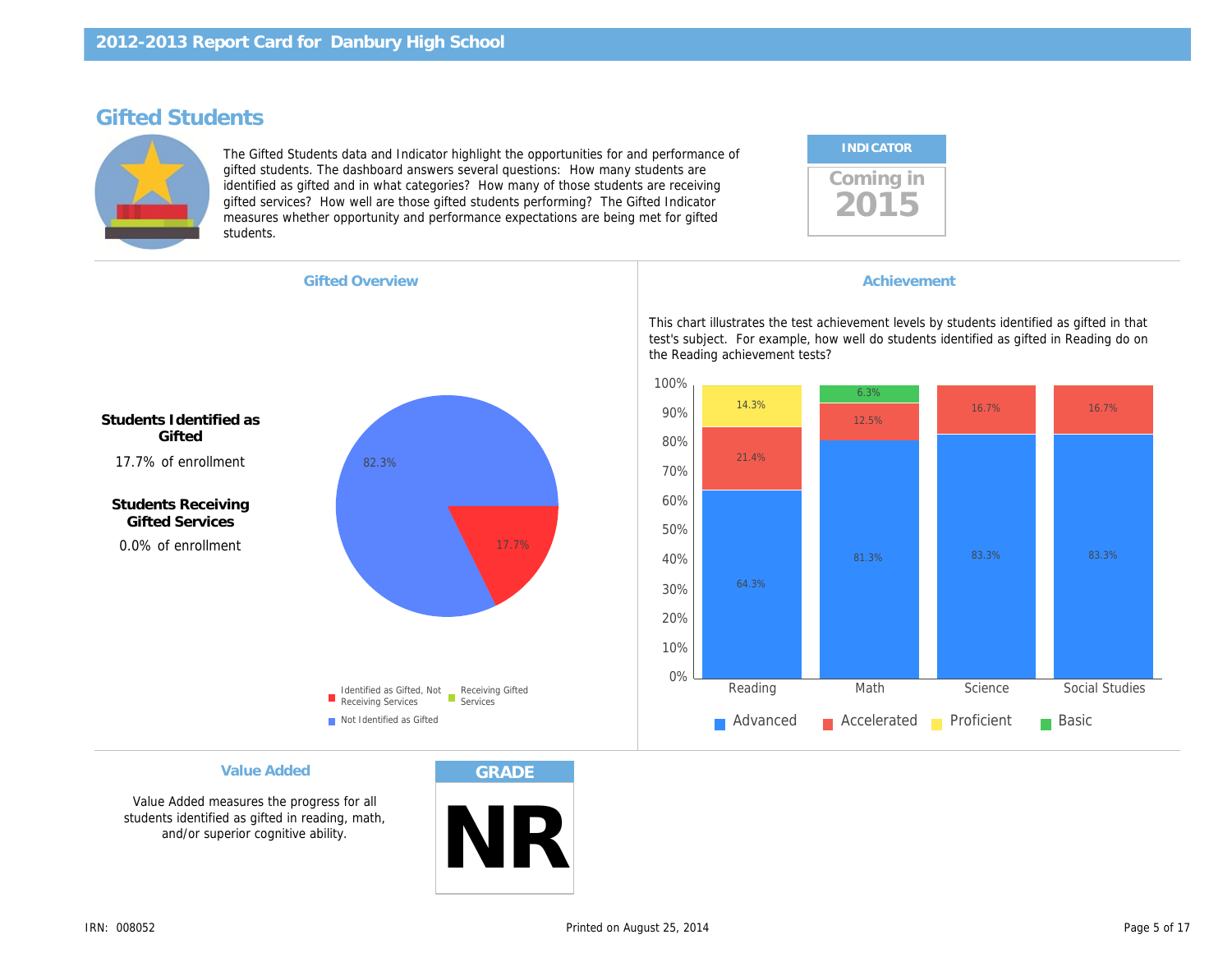# Enrollment by Gifted Category

These charts show the percentage of enrolled students that are identified as gifted and that are receiving gifted services.

All Grades

Grades K-3

This chart cannot be displa were not enough studer

Grades 4-8

This chart cannot be displayed because there were not enough students to evaluate.

IRN: 008052 Printed on August 25, 2014

Grades 9-12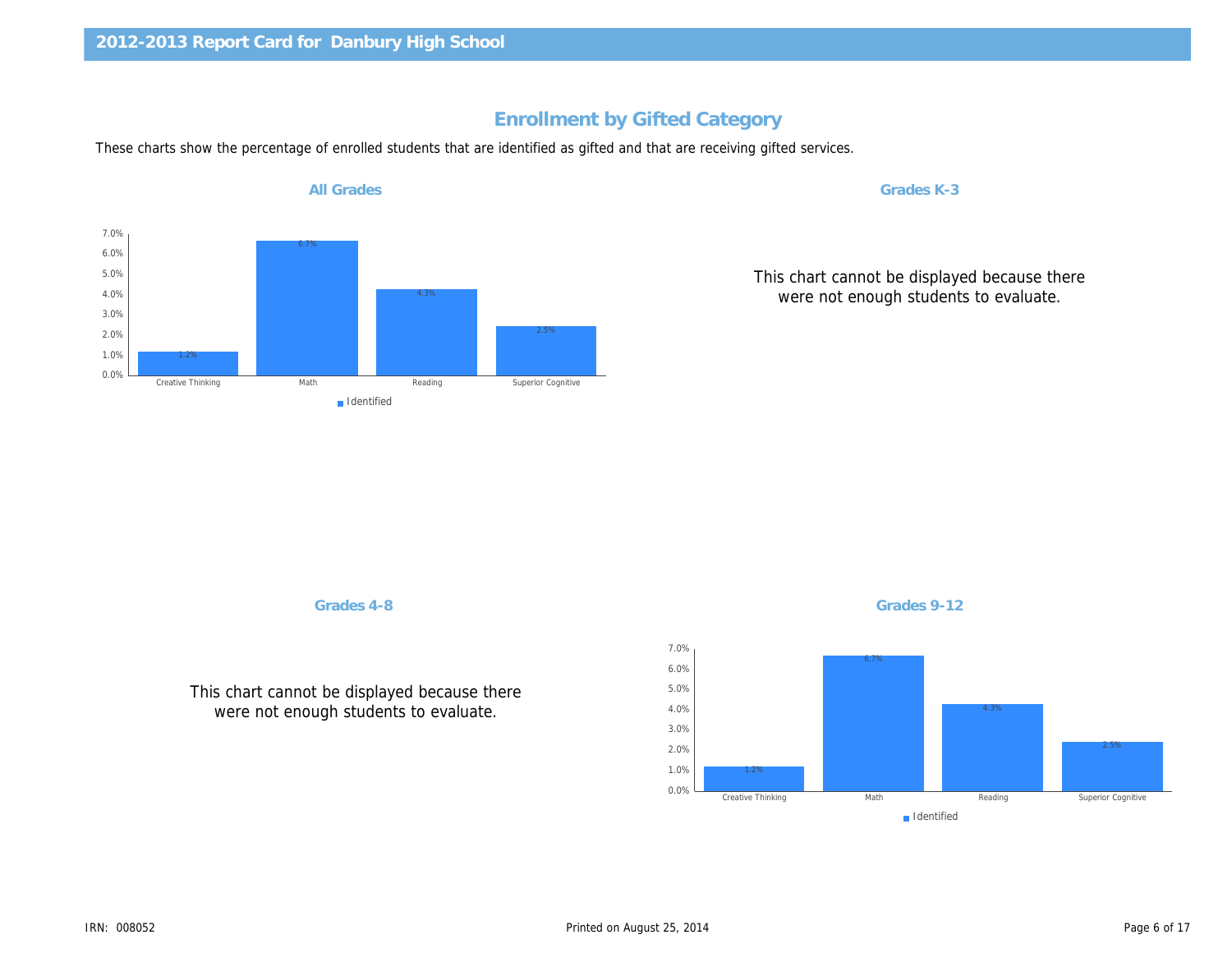# Identified and Receiving Services

These charts show, of the students identified as gifted, the percentage of students receiving gifted services.

All Grades

Grades K-3

This chart cannot be displa were not enough studer

Grades 4-8

This chart cannot be displayed because there were not enough students to evaluate.

IRN: 008052 Printed on August 25, 2014

Grades 9-12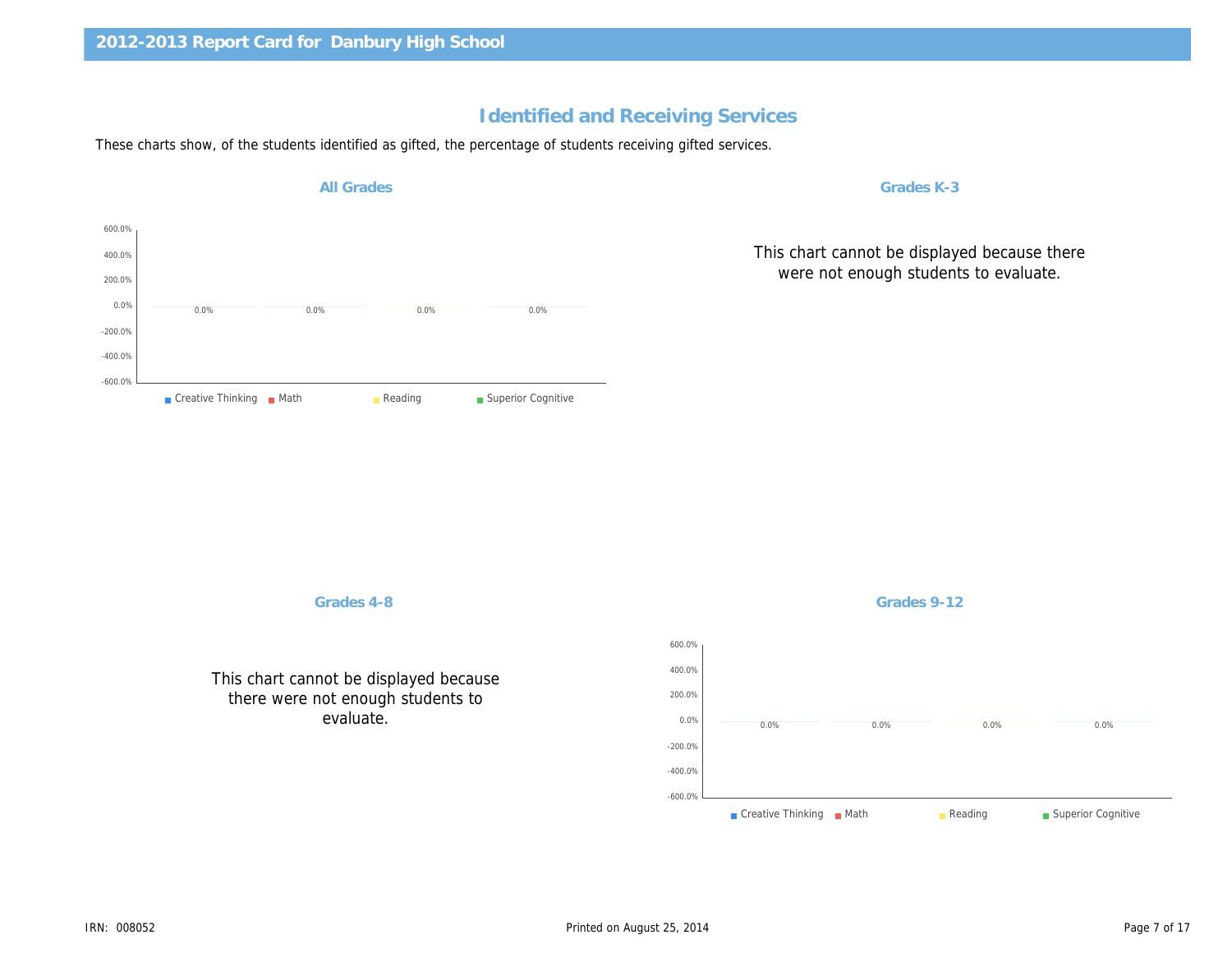# Progress

This is your school's average progress for its students in math and reading, grades 4-8. It looks at how much each student learns in a year. It answers the question – Did the students get a year's worth of growth? Did they get more? Did they get less?



NR GRADE Overall GRADE Gifted Students This measures the progress for students identified as gifted in reading,

This measures the progress for all students in math and reading, grades 4-8.



GRADE Students in the Lowest 20% in Achievement This measures the progress for students identified as the lowest 20% statewide in reading and math achievement.



GRADE Students with Disabilities

math, and/or superior cognitive ability.

This measures the progress for students with disabilities.

# Coming in 2016 GRADE High School

A High School measure of progress will be implemented in the 2015-16 school year.

Progress Details

# Value Added Data is no available for this school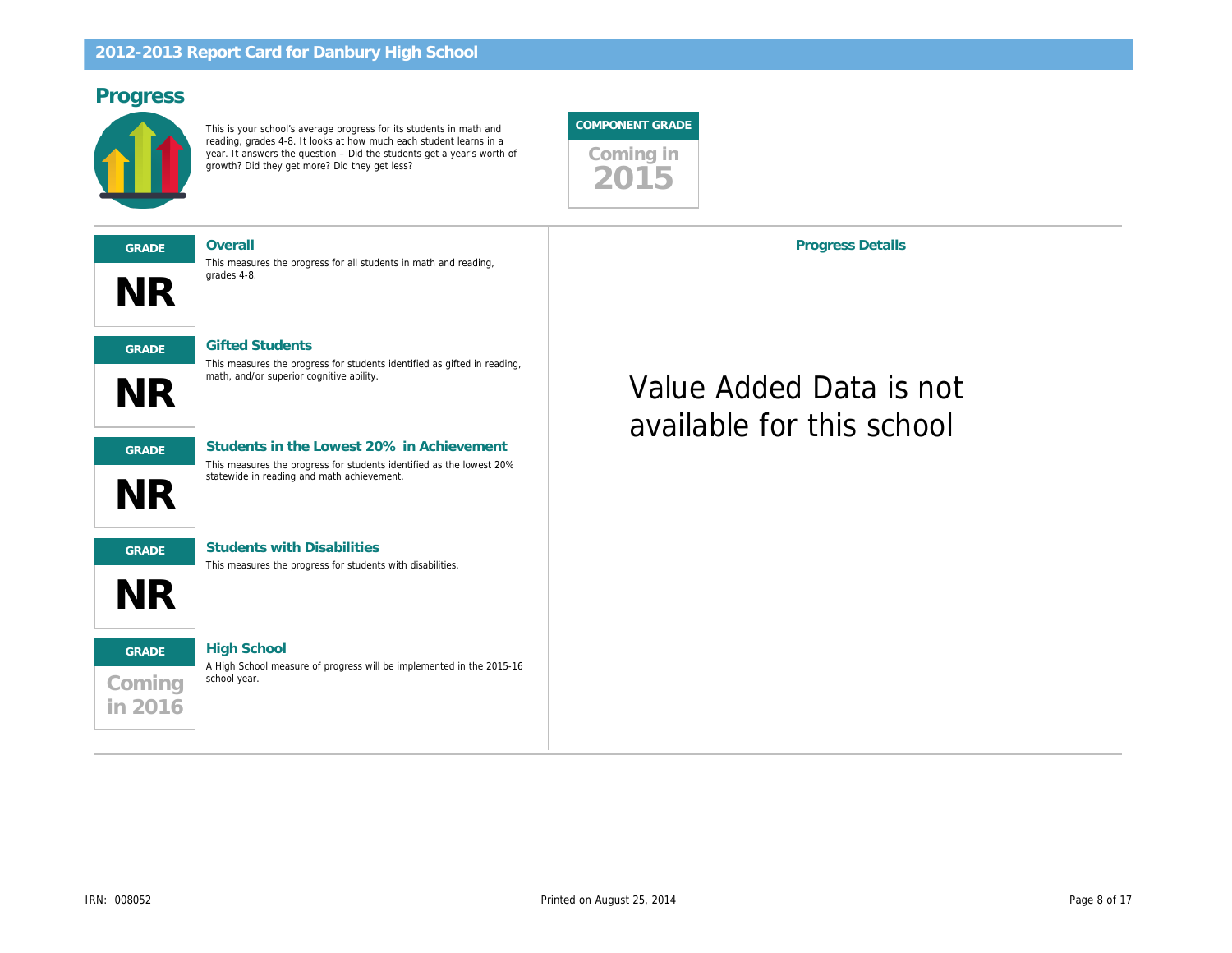# Gap Closing

This grade shows how well all students are doing in your district in reading, math, and graduation. It answers the question – Is every student succeeding, regardless of income, race, culture or disability? Coming in





#### GRADE Annual Measurable Objectives

that goal in reading, math and graduation – and emphasize any achievement gaps that exist between groups. The ultimate goal is for all groups to achieve at high levels. The ultimate goal is for all groups to achieve at hig Annual Measurable Objectives (AMOs) compare the performance of all students to a state goal which is displayed as the red line in the following charts. Thes

AMO Points



 $F = 0.0 - 59.9\%$ 

The red line on each graph identifies the Annual Measurable Objective. The 2013 AMO for Reading is 83.4%, for Math is 78.5%,<br>.Subgroups with fewer than 30 students are not rated and do not appear on the graphs.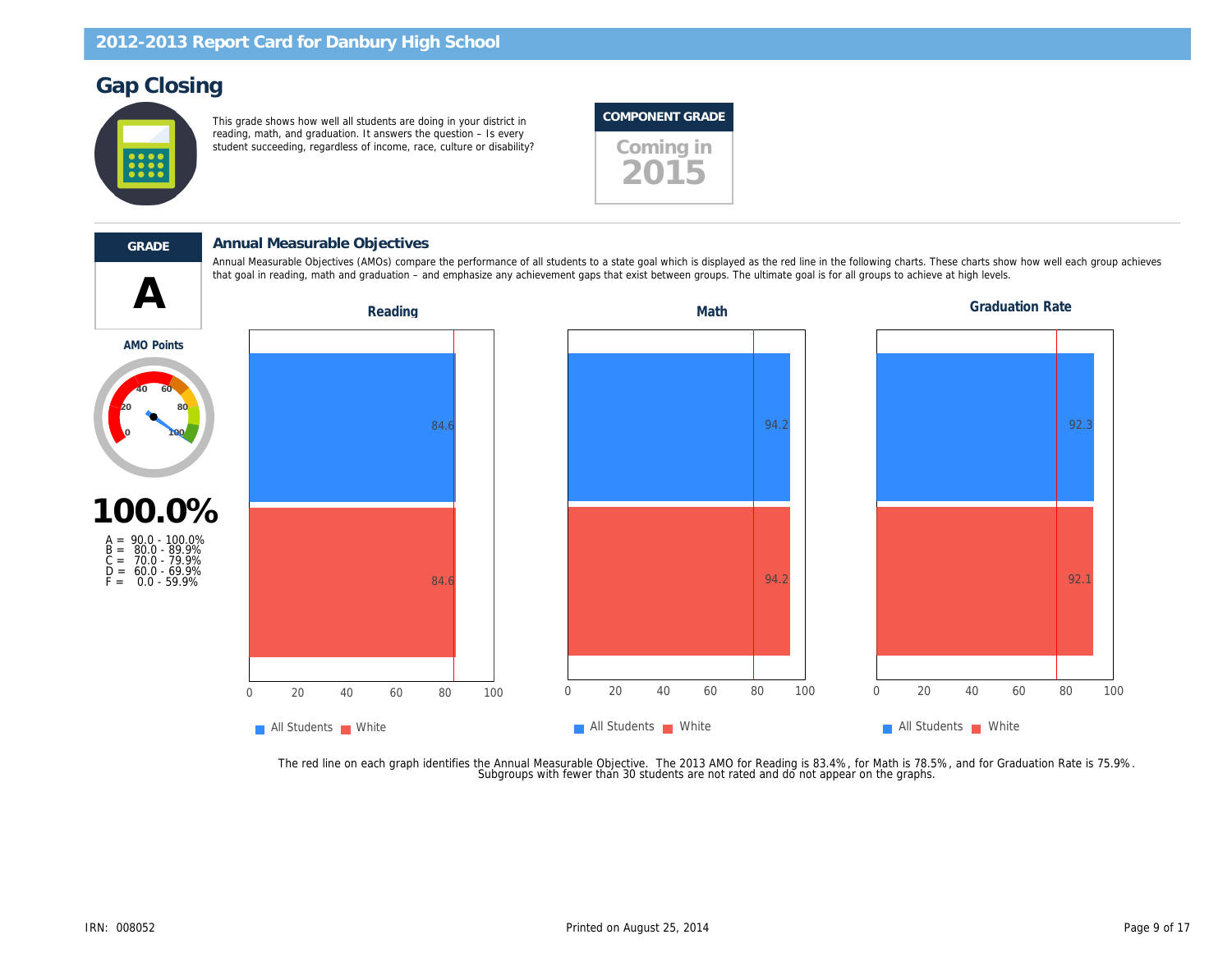# Graduation Rate

This grade represents the percentage of students whom entered the 9th grade and graduated 4 and 5 years later.



2015



The 4-year graduation rate applies to the Class of 2012 who graduated within four years, i.e. students who entered the 9th grade in 2009 and graduated by 2012.



#### 5-Year Graduation Rate

The 5-year graduation rate applies to the Class of 2011 who graduated within five years, i.e. students who entered the 9th grade in 2008 and graduated by 2012.



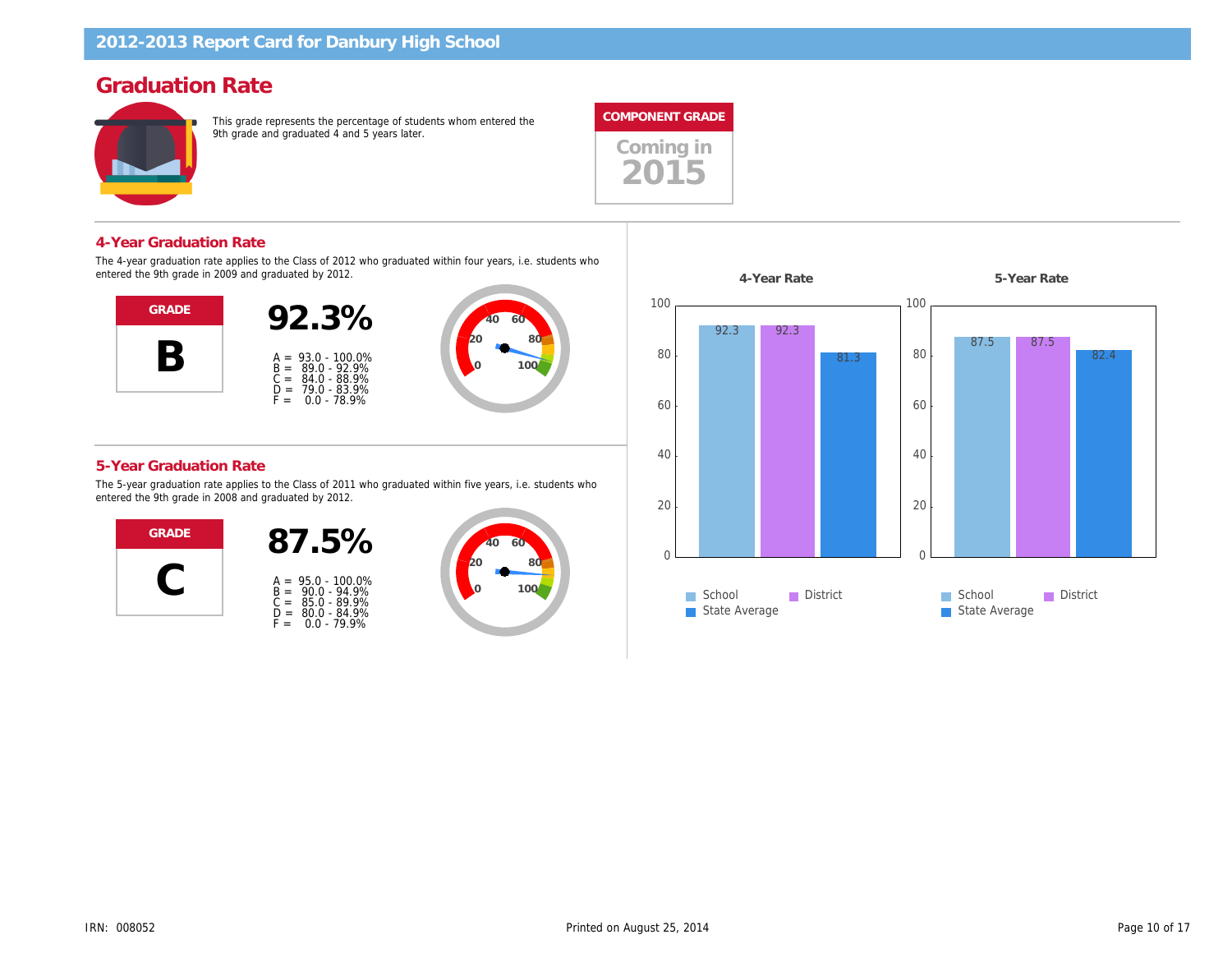Graduation Rate Trend

Note: The 5-year graduation rate does not appear in the final year of this graph because the necessary data is not yet available to calculate the 5-year rate for that school year.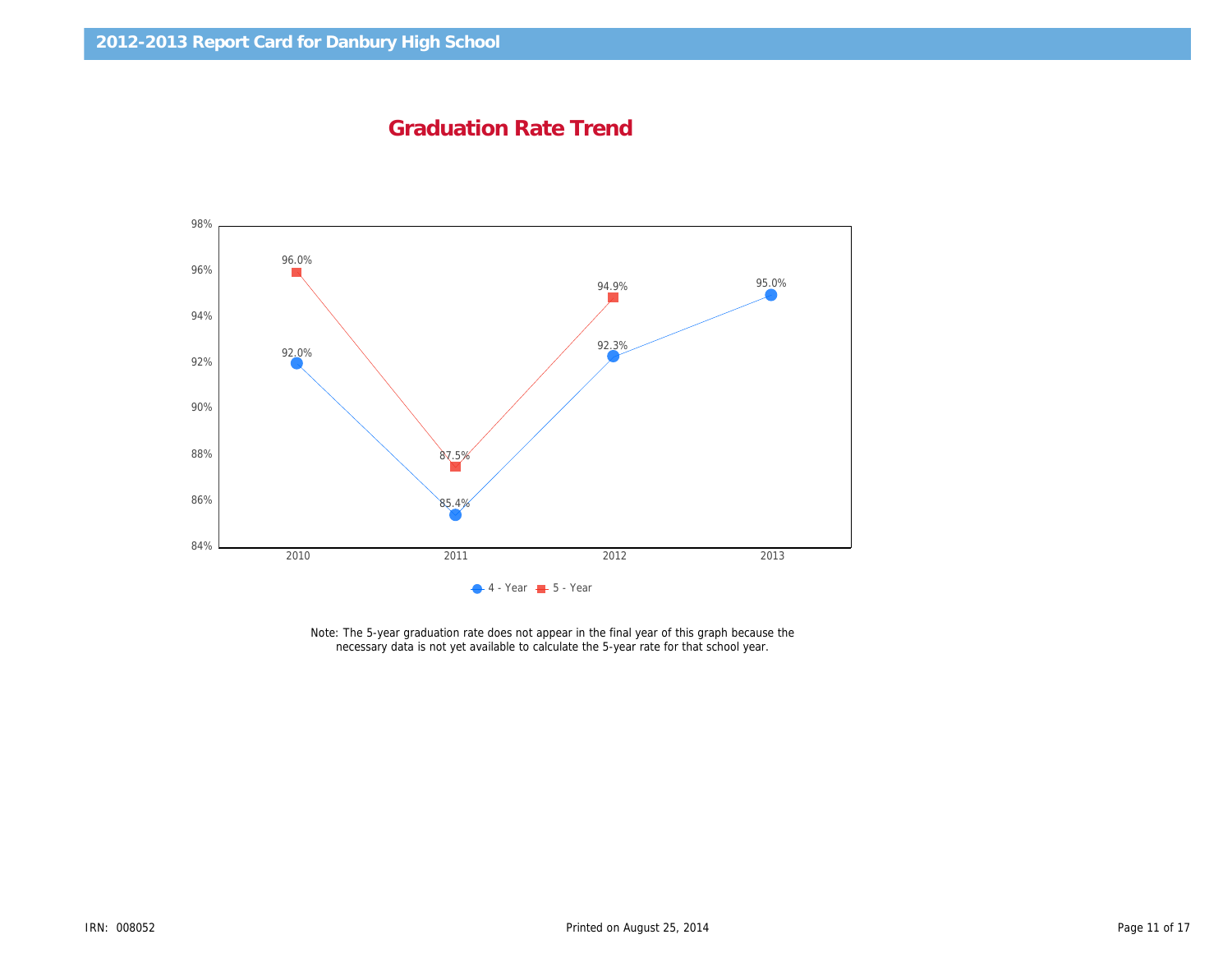Principal: Address: Michael E. Cole

9451 E Harbor Rd Lakeside Marblehead OH 43440-1310 Phone: (419) 798-4037

Directory information current as of the 2012-2013 Report Card publication date

#### Your School's Students

| Average<br>Daily<br>Enrollment:                         | <b>Enrollment by Subgroup</b>      |                |              |  |
|---------------------------------------------------------|------------------------------------|----------------|--------------|--|
|                                                         |                                    |                |              |  |
| 166                                                     |                                    | Enrollment #   | Enrollment % |  |
|                                                         | Am. Indian / Alaskan Native        | N <sub>C</sub> |              |  |
|                                                         | Asian or Pacific Islander          | NC.            |              |  |
| Number of                                               | Black, Non-Hispanic                | NC.            |              |  |
| Limited                                                 | Hispanic                           | N <sub>C</sub> |              |  |
| English                                                 | Multiracial                        | NC.            |              |  |
| Proficiency                                             | White, Non-Hispanic                | 159            | 96.0%        |  |
| <b>Students</b>                                         | <b>Students with Disabilities</b>  | 24             | 14.6%        |  |
| Excluded from<br>Accountability<br><b>Calculations:</b> | Economically Disadvantaged         | 62             | 37.1%        |  |
|                                                         | <b>Limited English Proficiency</b> | NC.            |              |  |
|                                                         | Migrant                            | <b>NC</b>      |              |  |
|                                                         |                                    |                |              |  |

--

NC = Not Calculated because there are fewer than 10 in the group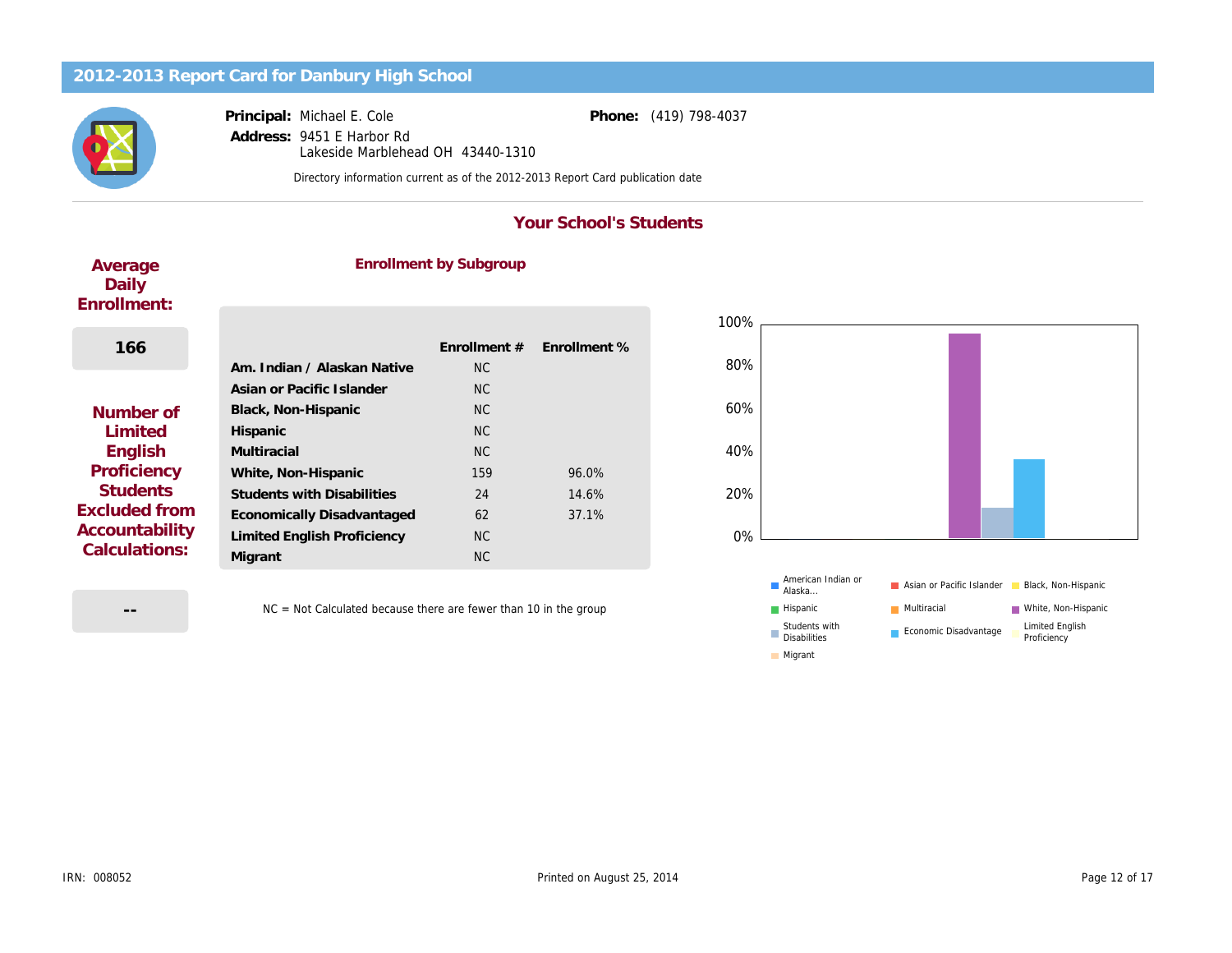|                                   | Student Mobility % |
|-----------------------------------|--------------------|
| All Students                      | 0.0%               |
| Am. Indian / Alaskan Native       | NC.                |
| Asian or Pacific Islander         | NC.                |
| Black, Non-Hispanic               | NC.                |
| Hispanic                          | 0.0%               |
| Multiracial                       | NC.                |
| White, Non-Hispanic               | 0.0%               |
| <b>Students with Disabilities</b> | $0.0\%$            |
| Economically Disadvantaged        | $0.0\%$            |
| Limited English Proficiency       | <b>NC</b>          |
| Migrant                           | ΝC                 |
|                                   |                    |

Mobility Rates by Subgroup

A mobility rate chart ca displayed for this school either there are not en students to evaluate i subgroup or all calculate are 0.0%.

NC = Not Calculated because there are fewer than 10 in the group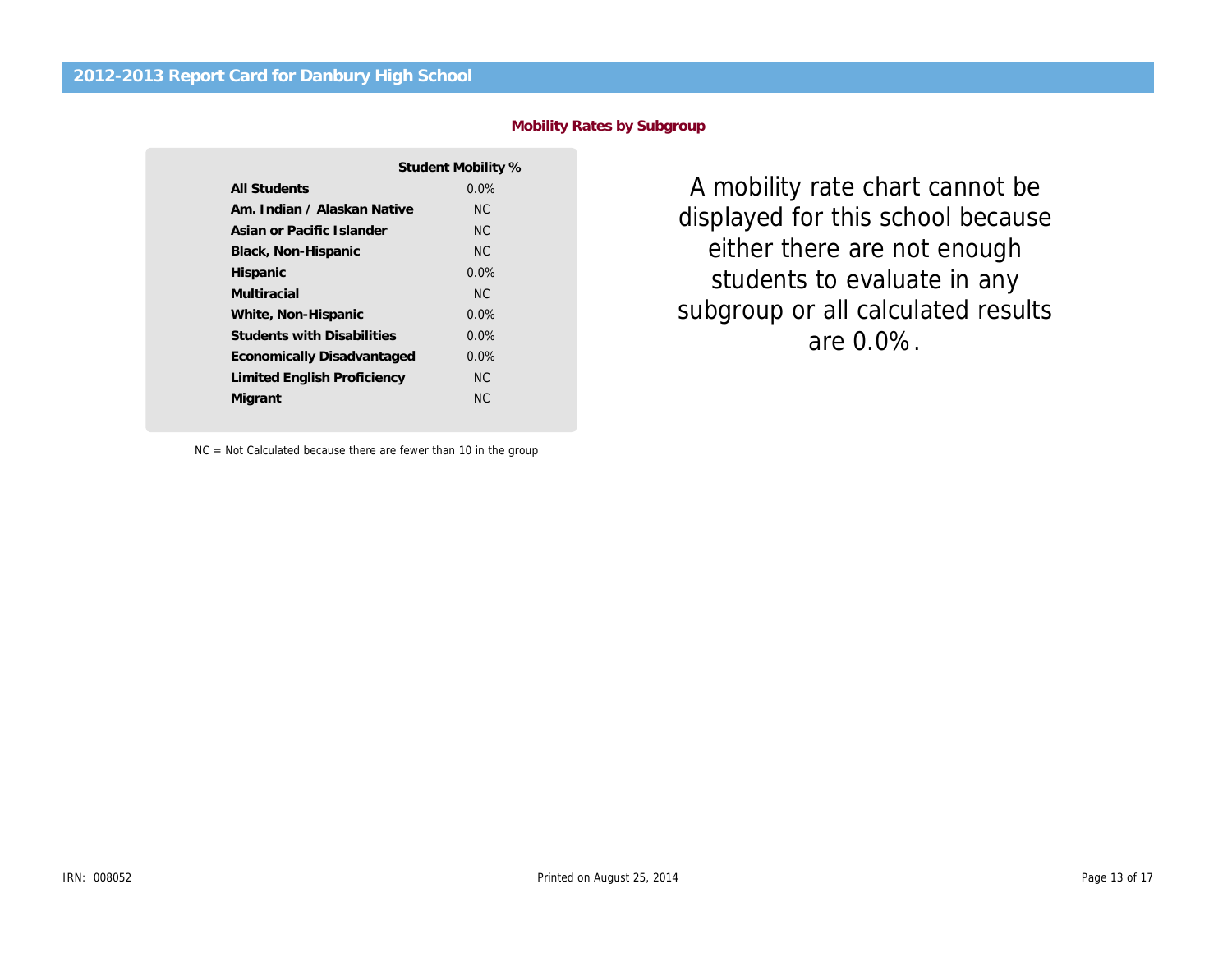#### Your School's Teachers

| Your School's Poverty Status: Medium-Low                                                                                                                                  | Your School | <b>Your District</b> |
|---------------------------------------------------------------------------------------------------------------------------------------------------------------------------|-------------|----------------------|
| Percentage of teachers with at least a Bachelor's Degree                                                                                                                  | 100.0       | 100.0                |
| Percentage of teachers with at least a Master's Degree                                                                                                                    | 78.9        | 76.9                 |
| Percentage of core academic subject and elementary<br>classes not taught by Highly Qualified Teachers                                                                     | 0           | 0                    |
| Percentage of core academic subject and elementary<br>classes taught by properly certified teachers                                                                       | 100         | 100                  |
| Percentage of core academic subject elementary and<br>secondary classes taught by teachers with temporary,<br>conditional or long-term substitute certification/licensure | 0           | 0                    |

High-poverty schools are those ranked in the top quartile based on the percentage of economically disadvantaged students. Low-poverty schools are those ranked in the bottom qu<br>on the percentage of economically disadvantage

NC = Not Calculated because there are fewer than 10 in the group

#### Wellness and Physical Education

The extent to which students are successful in meeting the benchmarks contained in Ohio's physical education standards

Moderate Success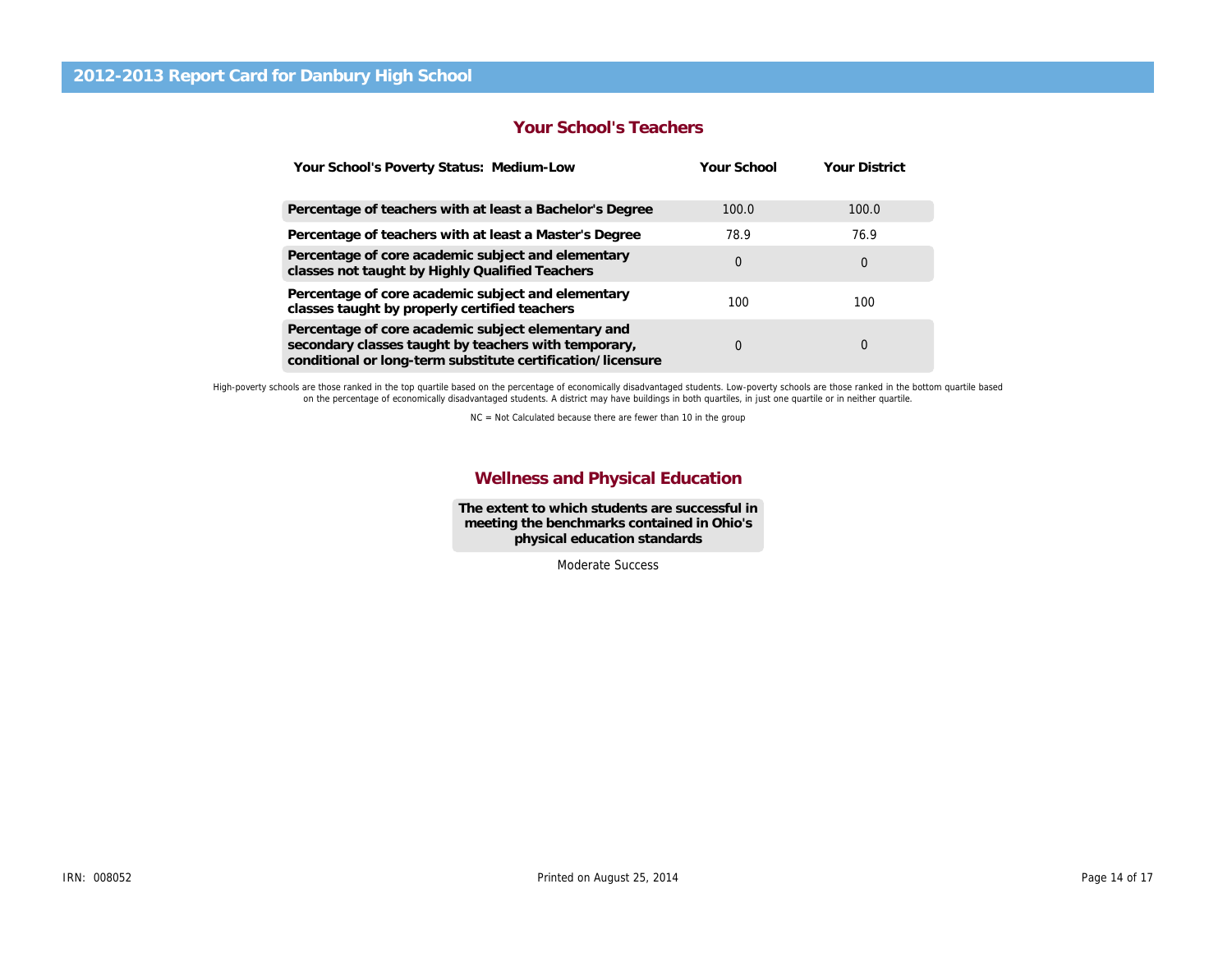# Financial Data

These measures answer several questions about spending and performance. How much is spent on Classroom instru much, on average, is spent on each student? What is the source of the revenue? How do these measures compare to and schools?

Note: Financial data is district level data. The data on this page is for Danbury Local, not just Danbury High School.

Comparison Group: Enrollment less than 1000

# Classroom Spending Data Percentage Spent on Classroom Instruction 66.3% Rank in comparison group for highest % spent 55 out of 148 Percentage Spent for Non-Classroom Instruction 33.7% Rank in comparison group for highest % spent 94 out of 148 District Comparison Group State Operating Spending per Pupil District \$12,99 \$8,615 \$4,382 Classroom Instruction Non-Classroom Spending Spending per Pupil Data

Classroom Instruction Non-Classroom Instruction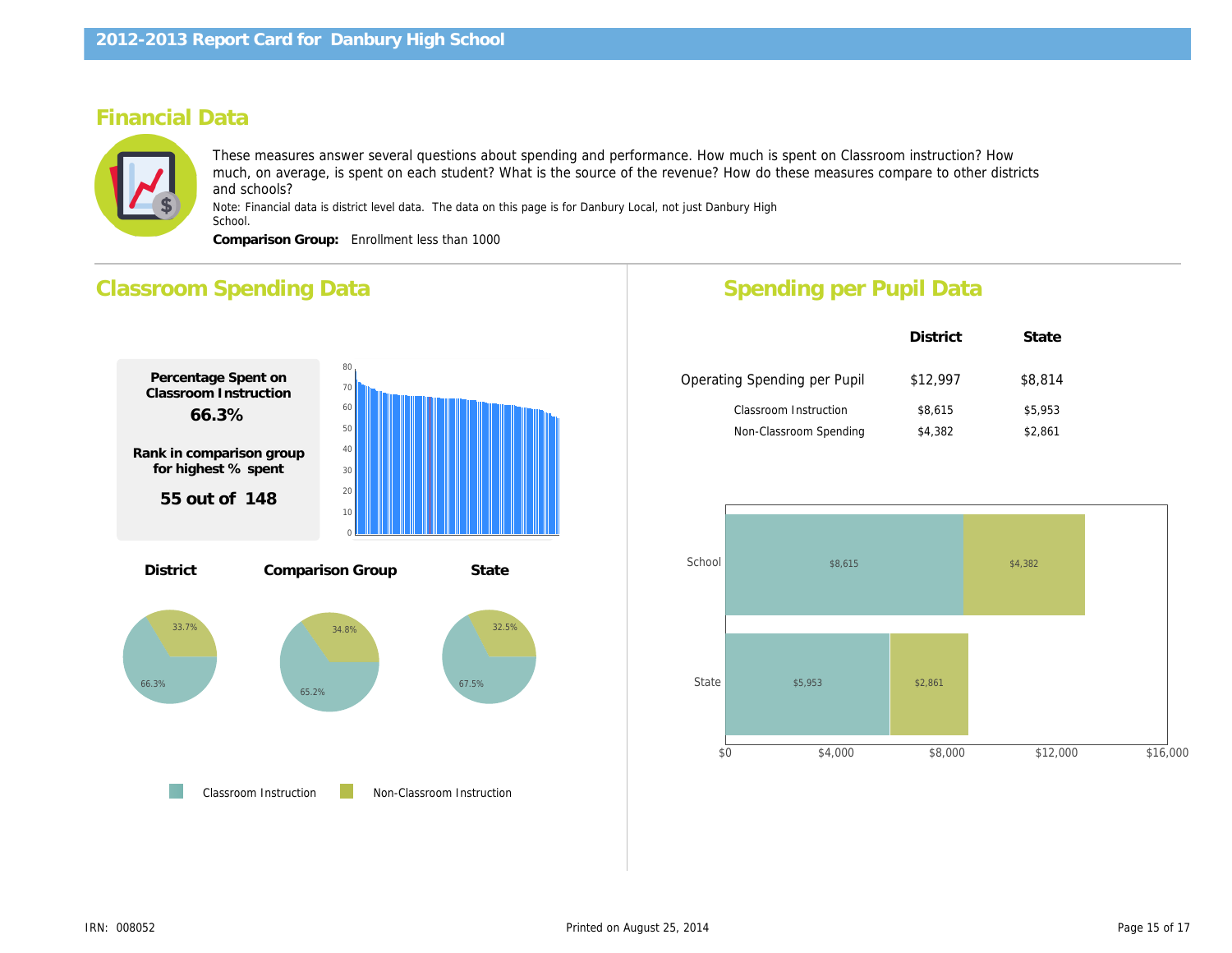# Spending and Performance

This measure answers the question – what is the relationship of average spending per student to performance, and how does that compa schools?

Comparison Group

**All Public Districts** 

Performance Index Performance Index

Spending per Pupil

Danbury Local IS NOT among the 20% of traditional public districts with the highest academic performance index scores.

Spending p

Danbury Local IS NOT among the 2 the lowest operating expenditures pe